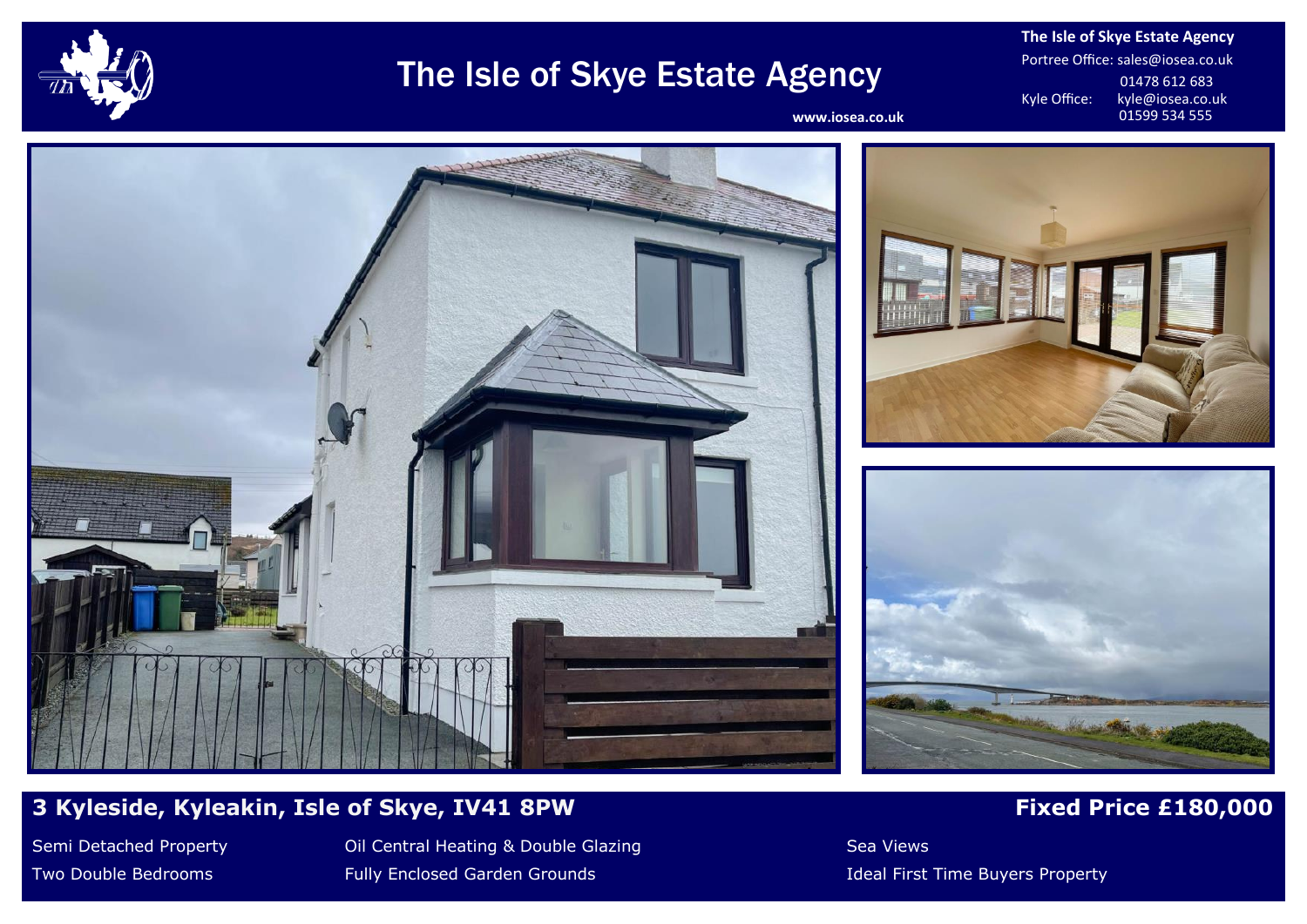### **Description:**

3 Kyleside is a well presented two bedroom semi detached property located in the picturesque village of Kyleakin affording wonderful sea views over Loch Alsh, the Skye Bridge and the mainland.

3 Kyleside is a delightful two bedroom property centrally located in Kyleakin close to all amenities and facilities the village has to offer. The property has been well maintained by the current owner and is presented in walk-in condition with bright and spacious living accommodation.

The accommodation within is set out over two floors and comprises of; entrance porch, living room, kitchen and sun room on the ground floor with two bedrooms and bathroom located on the first floor. The property is decorated in neutral tones throughout and further benefits from UPVC double glazing, oil fired central heating and neat garden grounds.

Externally the property sits within fully enclosed garden grounds which are mainly laid to lawn with off street parking available via the driveway to the side of the property.

3 Kyleside would make an ideal first time buyer property or buy to let property located close to all the local amenities Kyleakin has to offer, all with exclusive sea views.











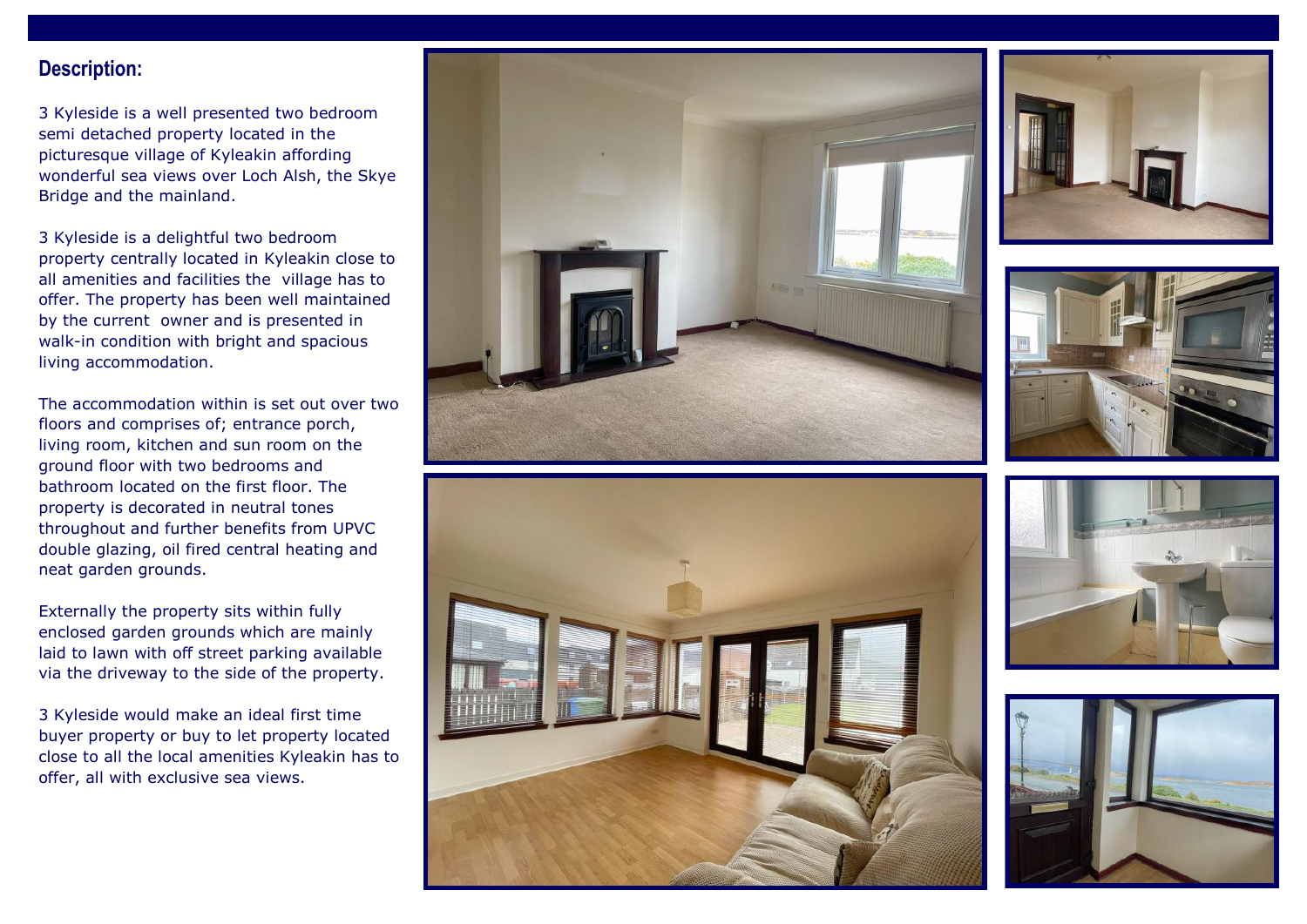## **Room sizes**

## **Ground Floor:**

**Entrance Porch:** 1.49m x 1.47m (4'10" x 4'09").

**Living Room:** 4.81m x 4.61m (15'09" x 15'01") at max.

**Kitchen:** 4.80m x 2.19m (15'09" x 7'02") at max.

**Sunroom:** 3.90m x 4.57m (12'09" x 14'11") at max.

## **Upper Floor:**

**Landing:** 2.04m x 2.00m (6'08" x 6'06").

**Bedroom One:** 3.72m x 2.75m (12'02" x 9'00").

**Bedroom Two**: 4.26m x 3.16m (13'11" x 10'04") at max.

**Bathroom**: 1.94m x 1.56m (6'04" x 5'01").